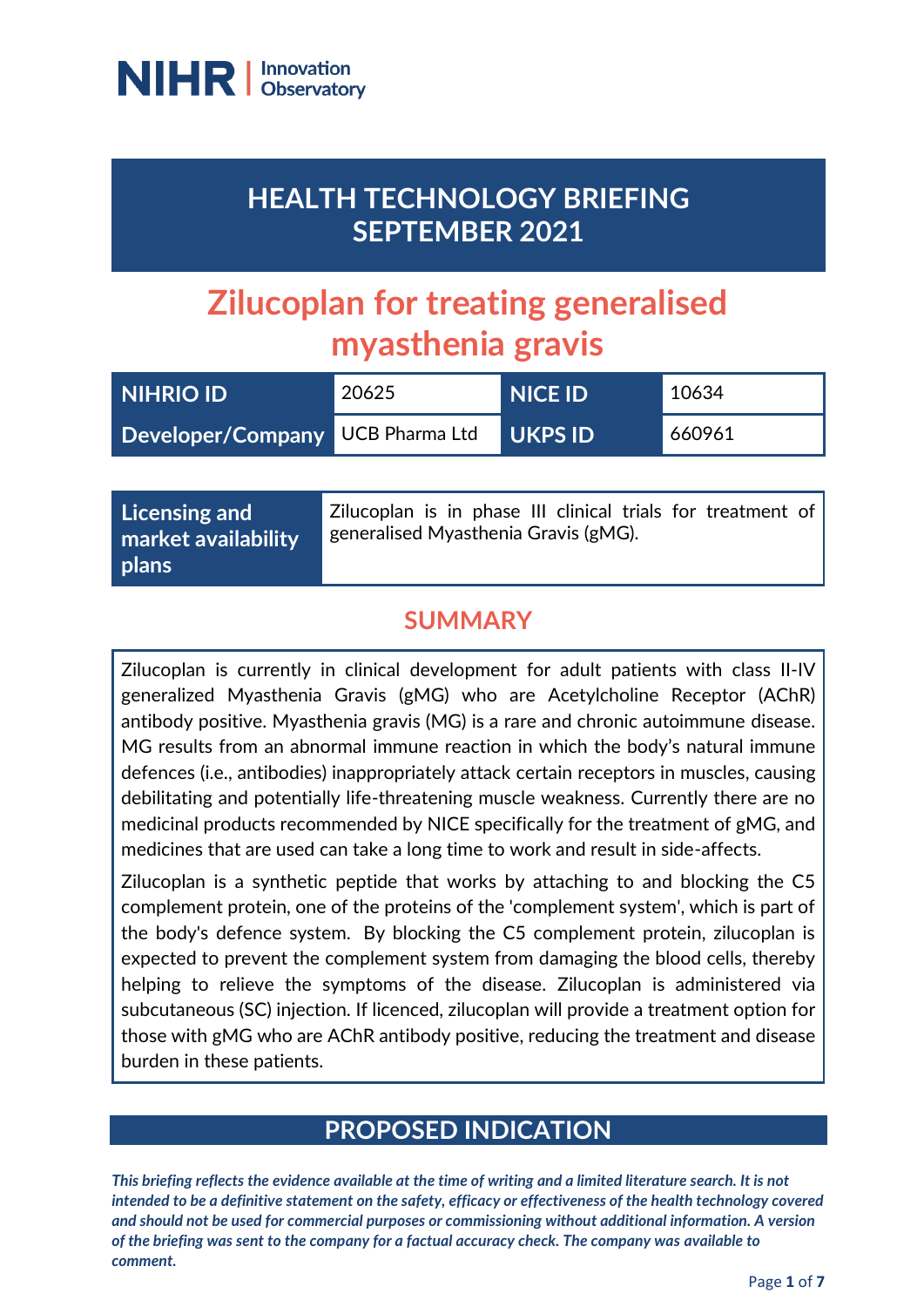Zilucoplan is being developed for class II-IV gMG in adult patients who are AChR antibody positive. 1

## **TECHNOLOGY**

#### **DESCRIPTION**

Zilucoplan is a small 15– amino acid peptide that binds to complement component 5 (C5) with high affinity and specificity. This prevents the cleavage of C5 into complement components C5a and C5b. Zilucoplan binds to the domain of C5 that corresponds to C5b and thereby blocks binding of C5b to complement component C6. This dual mechanism of action prevents activation of the terminal complement pathway and prevents assembly of the terminal complement complex which is a large hydrophilic pore that can damage and destroy the postsynaptic membrane, and impair neuromuscular transmission.<sup>2</sup>

Zilucoplan is being evaluated for adult patients with class II-IV gMG who are acetylcholine receptor (AChR) autoantibody positive. In the phase III trial (NCT04115293), zilucoplan (0.3 mg/kg) will be administered daily by subcutaneous (SC) injection over 12 weeks. 3

#### **INNOVATION AND/OR ADVANTAGES**

The National Institute for Health and Care Excellence (NICE) currently do not have specific guidance for treating gMG.<sup>4</sup> Current treatment approaches often involve the use of the drug pyridostigmine, steroids and immunosuppression medication. However, many of these treatments are associated with long term side-effects, often intolerable for patients and can take several months to become effective.<sup>5,6</sup> These treatments non-specifically inhibit aspects of the immune system and do not directly address the causal mechanisms of tissue damage.<sup>7</sup>

In contrast to existing therapies, zilucoplan offers a targeted approach toward addressing the main mechanism of tissue damage in gMG.<sup>2</sup> The subcutaneous (SC) peptide C5 inhibitor zilucoplan met the prespecified primary efficacy end point and demonstrated a favourable safety and tolerability profile in the phase 2 clinical trial (NCT03315130), assessing a broad spectrum of patients with moderate to severe gMG regardless of their treatment history.<sup>1,2</sup>

Many patients with gMG have substantial clinical disability, persistent disease burden, and adverse effects attributable to chronic immunosuppression. Therefore, there is a significant need for targeted, well-tolerated therapies with the potential to improve disease control and enhance quality of life.<sup>2</sup>

#### **DEVELOPMENT STATUS AND/OR REGULATORY DESIGNATIONS**

Zilucoplan does not currently have Marketing Authorisation in the EU/UK for any indication.

Zilucoplan is currently in phase II/III clinical development for Amyotrophic Lateral Sclerosis and COVID-19<sup>8,9</sup>

In 2020, zilucoplan received orphan drug designation by the U.S. Food and Drug Administration (FDA) for treatment of MG.<sup>10</sup>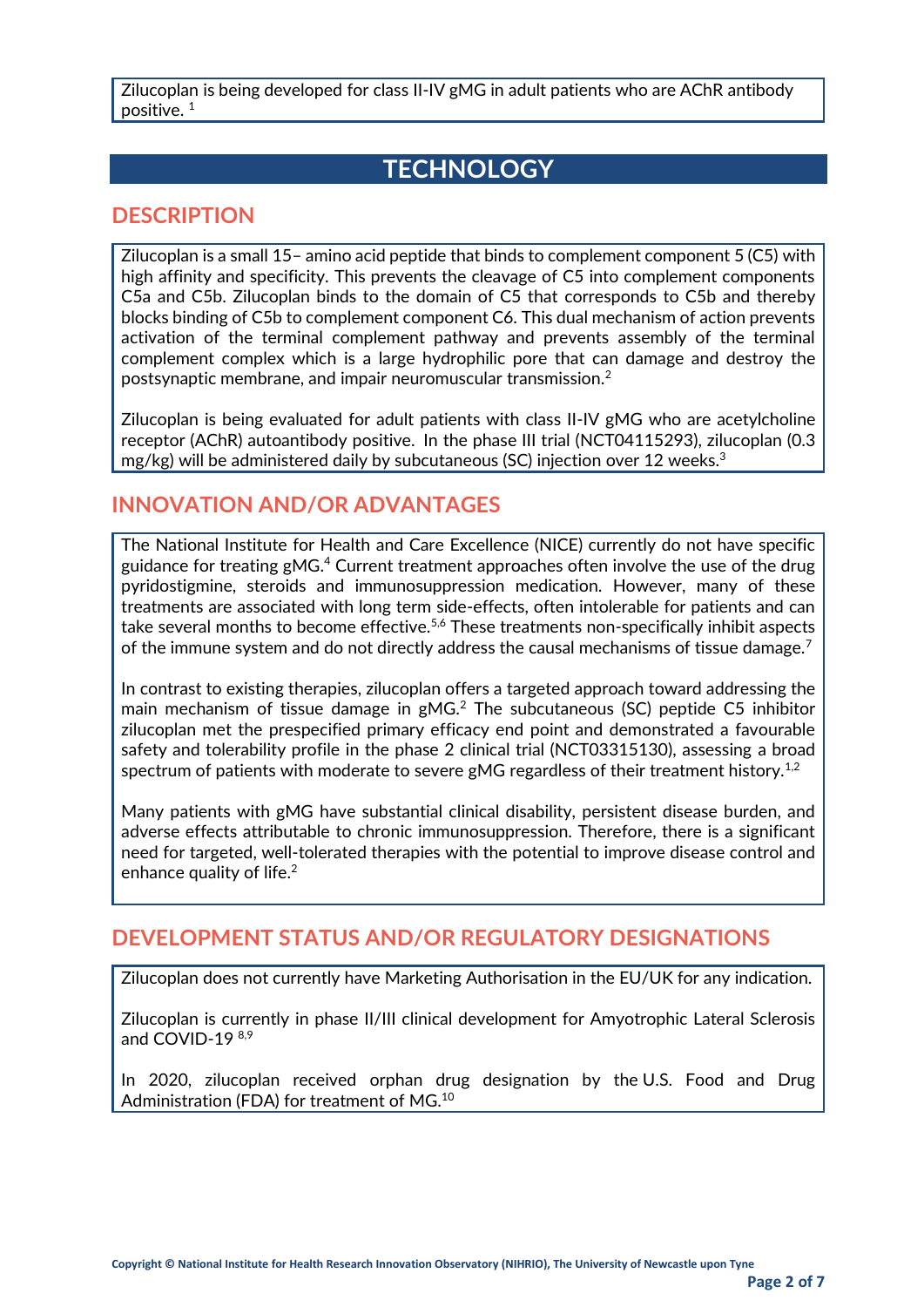## **PATIENT GROUP**

#### **DISEASE BACKGROUND**

Myasthenia gravis (MG) is a rare and chronic autoimmune disease.<sup>11</sup> MG results from an abnormal immune reaction in which the body's natural immune defenses (i.e., antibodies) inappropriately attack acetylcholine receptors in muscles that receive nerve impulses.<sup>12</sup> These IgG antibodies disrupt communication between nerves and muscles, causing debilitating and potentially life-threatening muscle weakness.<sup>13</sup> The exact cause of this antibody-mediated autoimmune response is unknown, but some cases have been linked to tumours in the thymus, and those with a family history or genetic predisposition to autoimmune disorders are at greater risk.<sup>14</sup> Although the disorder may become apparent at any age, symptom onset typically starts in adulthood; in women under 40 and men over  $60$ .<sup>12,15</sup> Peak incidence rates occur in the third decade of life in women and sixth or seventh decade in men.<sup>16</sup>

The hallmark of MG is weakness of skeletal muscles that worsens after periods of activity and improves after periods of rest.<sup>17</sup> The condition can vary in severity and distribution of muscle weakness between individuals. MG may be restricted to muscles in the eyes or it may be more generalised (gMG), where multiple muscle groups are involved.<sup>12</sup> More than 85% of people with ocular MG progress to gMG within 18 months, where muscles throughout the body may be affected, resulting in extreme fatigue and difficulties with facial expression, speech, swallowing and mobility making routine activities of daily living challenging.<sup>13,15</sup> Around 10% of patients may develop potentially life-threatening complications due to severe involvement of muscles used during breathing, which is known as a myasthenic crisis.<sup>12</sup>

#### **CLINICAL NEED AND BURDEN OF DISEASE**

MG is a rare disease, affecting around 15 in every 100,000 people in the UK.<sup>11</sup> Using the 2020 mid-year population estimates, this equates to around 10,062 patients of any age in the UK with  $MG<sup>18</sup>$ 

In England (2019/20) there were 4,607 finished consultant episodes (FCE) where myasthenia gravis (ICD-10 code G70.0) was recorded as the primary diagnosis which resulted in 3,537 admissions, 2,041 day cases and 16,060 FCE bed days.<sup>19</sup>

## **PATIENT TREATMENT PATHWAY**

#### **TREATMENT PATHWAY**

Treatments for gMG involve trying to keep the symptoms under control so the patient is able to live a largely normal life, these include: <sup>20</sup>

- medicines that help to reduce muscle weakness
- avoiding triggers (tiredness, stress, infections, certain medications which trigger symptoms)

In patients with an unusually large thyroid gland, surgery to remove the thymus gland (thymectomy) may sometimes be recommended.<sup>20</sup>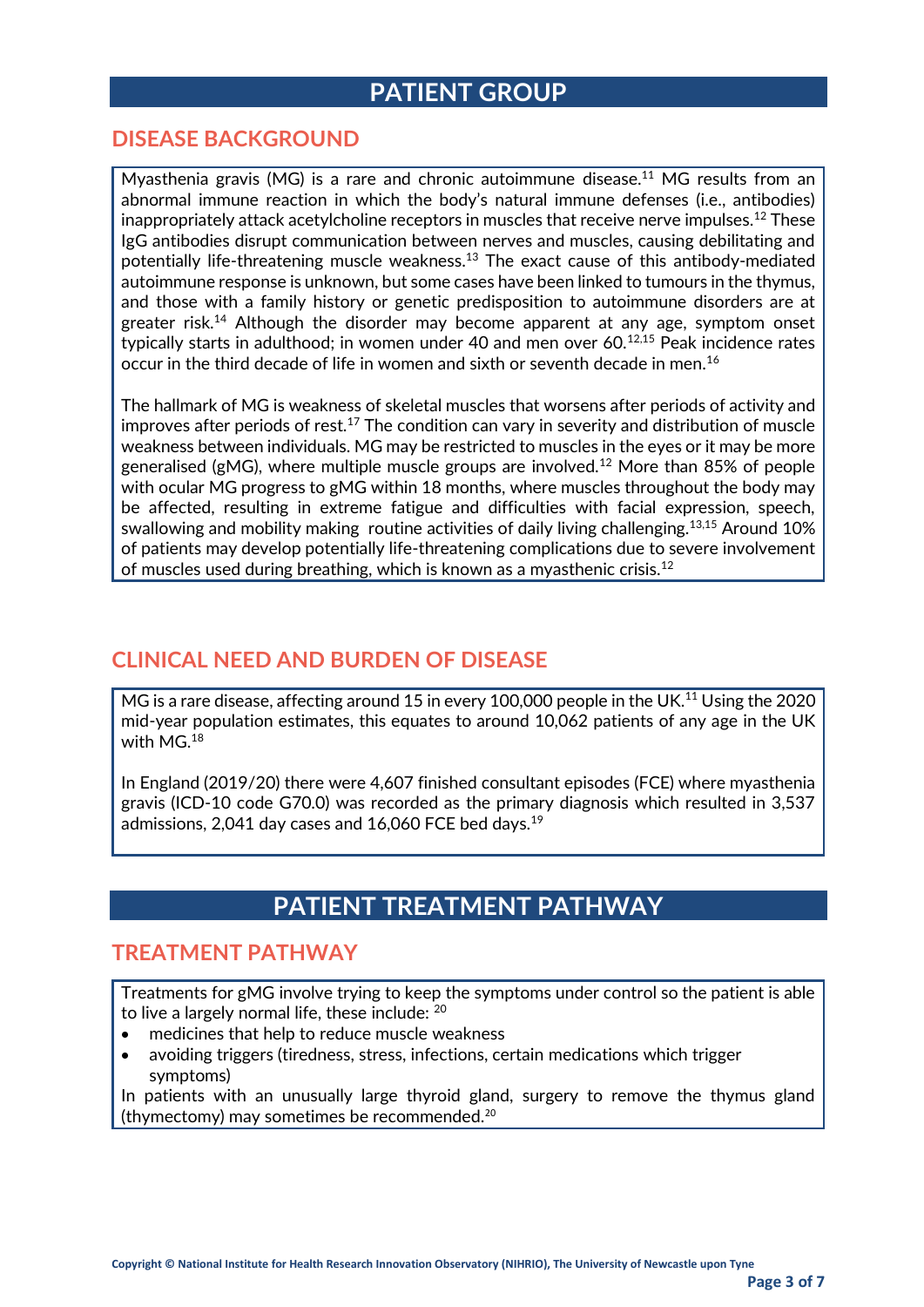## **CURRENT TREATMENT OPTIONS**

There are currently no treatment options approved by NICE for the treatment of gMG.<sup>4</sup>

The following medicines are sometimes given to control symptoms of the disease: 20,21

- pyridostigmine
- steroids (such as prednisolone)
- immunosuppressants (azathioprine and methotrexate).
- $\bullet$  Eculizumab<sup>22</sup>
- Rituximab<sup>23</sup>

## **PLACE OF TECHNOLOGY**

If licenced, zilucoplan would offer a treatment option for adults with class II-IV gMG who are acetylcholine receptor (AChR) positive.

## **CLINICAL TRIAL INFORMATION**

| <b>Trial</b>        | RAISE; NCT04115293; A Phase 3,<br>Multicenter, Randomized, Double<br><b>Blind, Placebo-Controlled Study to</b><br>Confirm the Safety, Tolerability,<br>and Efficacy of Zilucoplan in<br><b>Generalized</b><br>With<br><b>Subjects</b><br><b>Myasthenia Gravis</b><br><b>Phase III - Recruiting</b><br>Locations: 6 EU countries, UK,<br>USA, Canada and Japan.<br><b>Study completion date: November</b><br>2021 | RAISE-XT; NCT04225871; A Phase<br>3,<br>Multicenter,<br>Open-Label<br>Extension Study of Zilucoplan in<br>Generalized<br><b>Subjects</b><br>With<br>Myasthenia<br><b>GravisPhase</b><br>III<br>Enrolling by invitation<br>Locations: 5 EU countries, USA,<br>Canada and Japan.<br><b>Study Completion Date: December</b><br>2023 |
|---------------------|------------------------------------------------------------------------------------------------------------------------------------------------------------------------------------------------------------------------------------------------------------------------------------------------------------------------------------------------------------------------------------------------------------------|----------------------------------------------------------------------------------------------------------------------------------------------------------------------------------------------------------------------------------------------------------------------------------------------------------------------------------|
| <b>Trial design</b> | Randomized, parallel assignment,<br>quadruple-blinded                                                                                                                                                                                                                                                                                                                                                            | Single group assignment, open label                                                                                                                                                                                                                                                                                              |
| Population          | $N = 144$ adults aged 18 to 74 with<br>a diagnosis of gMG [Myasthenia<br><b>Gravis Foundation of America</b><br>(MGFA) Class II-IV] at Screening,<br>and positive serology for<br>acetylcholine receptor (AChR)<br>autoantibodies.                                                                                                                                                                               | $N = 200$ (estimated) adults with<br>gMG who have previously<br>participated in a qualifying Ra<br>Pharmaceuticals sponsored<br>zilucoplan study                                                                                                                                                                                 |
| Intervention(s)     | 0.3 mg/kg zilucoplan via daily<br>subcutaneous (SC) injection                                                                                                                                                                                                                                                                                                                                                    | 0.3<br>zilucoplan<br>mg/kg<br>via<br>subcutaneous (SC) injection                                                                                                                                                                                                                                                                 |
| Comparator(s)       | Matched placebo                                                                                                                                                                                                                                                                                                                                                                                                  | N/A                                                                                                                                                                                                                                                                                                                              |
| Outcome(s)          | <b>Primary Outcome Measure:</b>                                                                                                                                                                                                                                                                                                                                                                                  | Primary<br>Outcome<br>Measure:                                                                                                                                                                                                                                                                                                   |
|                     | Change from Baseline in the<br>MG-ADL<br>Score<br>Time Frame: From Baseline<br>(Day 1) to Week 12                                                                                                                                                                                                                                                                                                                | Incidence<br>of<br>treatment-<br>adverse<br>emergent<br>events<br>(TEAEs)   Time Frame: From<br>Baseline (Day 1) to Safety                                                                                                                                                                                                       |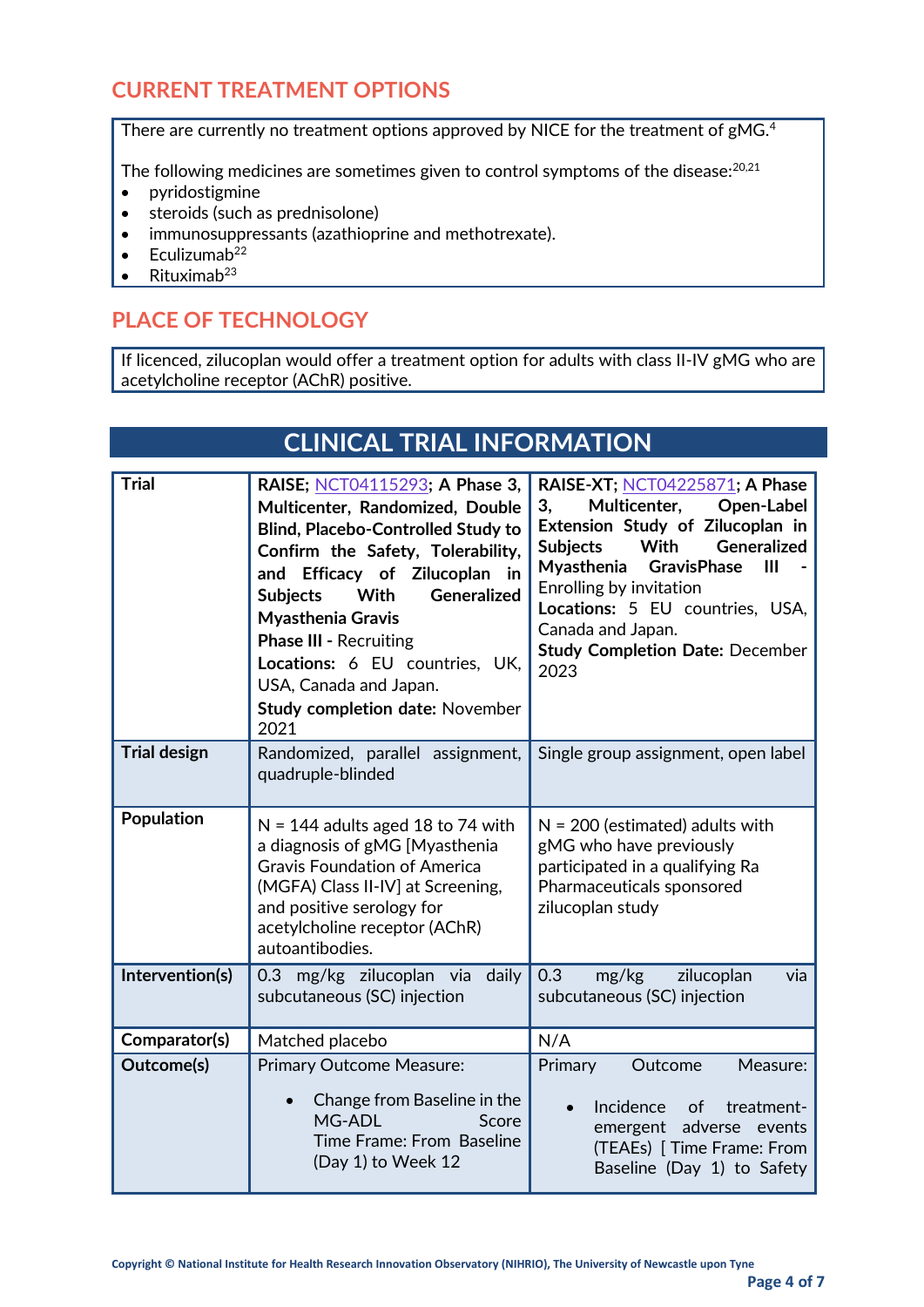|                              | See trial record for full list of<br>outcome measures | Follow-Up Visit (up to 36<br>months) $\vert$          |
|------------------------------|-------------------------------------------------------|-------------------------------------------------------|
|                              |                                                       | See trial record for full list of<br>outcome measures |
| <b>Results</b><br>(efficacy) |                                                       |                                                       |
| <b>Results (safety)</b>      |                                                       |                                                       |

## **ESTIMATED COST**

The cost of zilucoplan is not yet known.

## **RELEVANT GUIDANCE**

#### **NICE GUIDANCE**

No relevant guidance identified.

#### **NHS ENGLAND (POLICY/COMMISSIONING) GUIDANCE**

- NHS England. Clinical Commissioning Policy: Rituximab bio-similar for the treatment of myasthenia gravis (adults). 170084P. September 2018
- NHS England. 2014/15 NHS Standard Contract for Neuromuscular Operational Delivery Network Specification. D04/ODN/a.
- NHS England. 2013/14 NHS Standard Contract for Neurosciences: Specialised Neurology (Adult). D04/S/a.

#### **OTHER GUIDANCE**

- American Academy of Neurology. International Consensus Guidance for Management of Myasthenia Gravis. 2020.<sup>24</sup>
- Association of British Neurologists. Myasthenia gravis management guidelines. 2015.<sup>25</sup>

## **ADDITIONAL INFORMATION**

#### **REFERENCES**

- 1 Clinicaltrials.gov. *Safety and Efficacy Study of RA101495 in Subjects With Generalized Myasthenia Gravis*. *Trial ID*. 2017. Status: Available from:<https://clinicaltrials.gov/ct2/show/NCT03315130> [Accessed 13 August 2021].
- 2 Howard, J. F., Jr., Nowak R. J., Wolfe G. I., Freimer M. L., Vu T. H., Hinton J. L., et al. *Clinical Effects of the Self-administered Subcutaneous Complement Inhibitor Zilucoplan in Patients With Moderate to Severe Generalized Myasthenia Gravis: Results of a Phase 2 Randomized, Double-Blind, Placebo-Controlled, Multicenter Clinical Trial*. JAMA Neurology. 2020;77(5):582-92. Available from: 10.1001/jamaneurol.2019.5125 <https://doi.org/10.1001/jamaneurol.2019.5125> 8/18/2021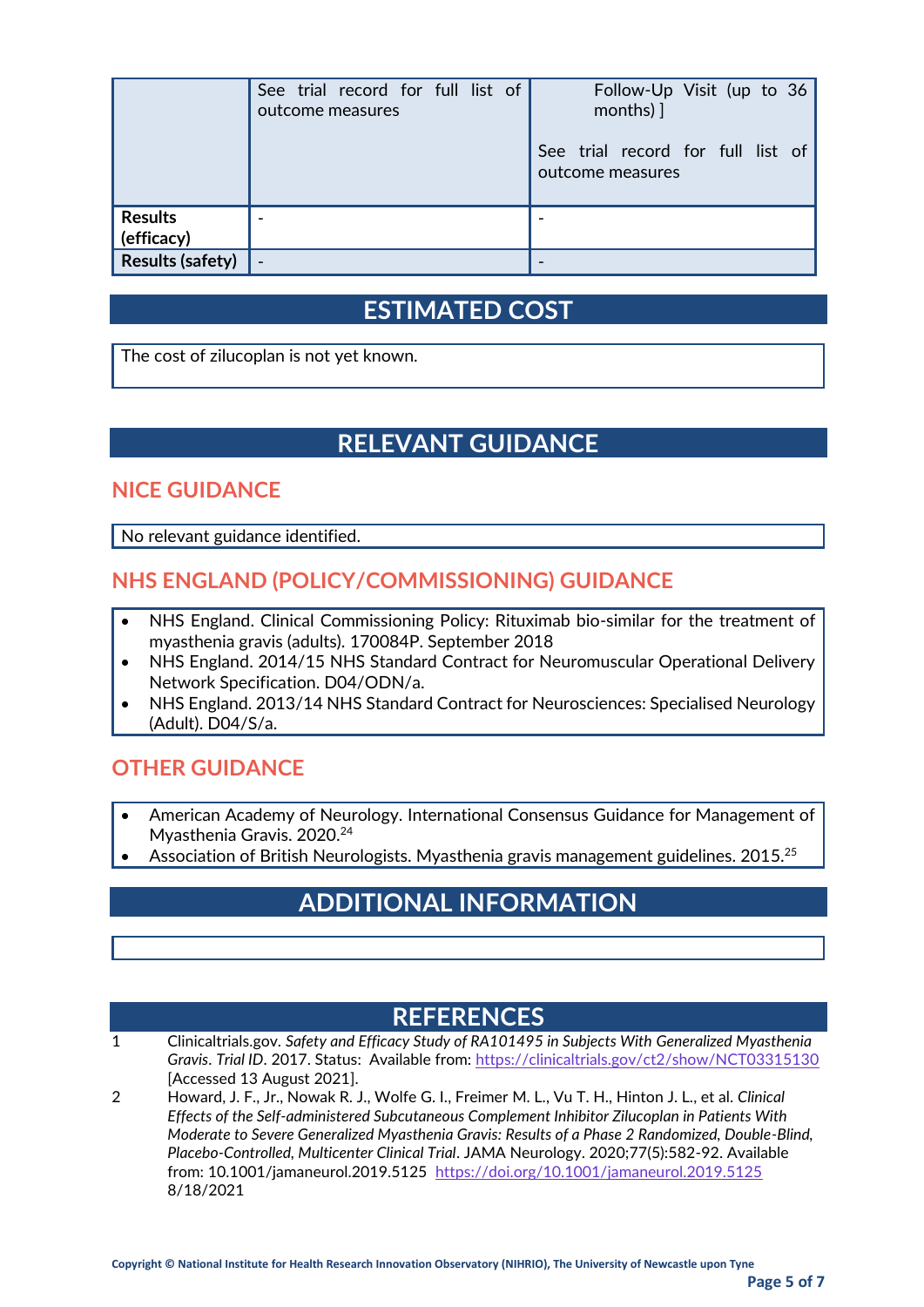- 3 Clinicaltrials.gov. *Safety, Tolerability, and Efficacy of Zilucoplan in Subjects With Generalized Myasthenia Gravis (RAISE)*. *Trial ID*. 2019. Status: Available from: <https://clinicaltrials.gov/ct2/show/NCT04115293> [Accessed 17 August 2021].
- 4 National Institute for Health and Care Excellence (NICE). *Neurological conditions - everthing NICE says in an interactive flowchart: Myasthenia gravis.* 2021. Available from: [https://pathways.nice.org.uk/pathways/neurological-conditions/neurological-conditions](https://pathways.nice.org.uk/pathways/neurological-conditions/neurological-conditions-overview#content=view-node%3Anodes-myasthenia-gravis)[overview#content=view-node%3Anodes-myasthenia-gravis](https://pathways.nice.org.uk/pathways/neurological-conditions/neurological-conditions-overview#content=view-node%3Anodes-myasthenia-gravis) [Accessed 03 August 2021].
- 5 Menon, D., Barnett C., Bril V. *Novel Treatments in Myasthenia Gravis*. Frontiers in neurology. 2020;11:538-. Available from: <https://pubmed.ncbi.nlm.nih.gov/32714266>
- 6 Sussman, J., Farrugia M. E., Maddison P., Hill M., Leite M. I., Hilton-Jones D. *The Association of British Neurologists' myasthenia gravis guidelines*. Annals of the New York Academy of Sciences. 2018;1412(1):166-9. Available from: <https://nyaspubs.onlinelibrary.wiley.com/doi/abs/10.1111/nyas.13503>
- 7 Howard, J. F., Vissing J., Gilhus N. E., Leite M. I., Utsugisawa K., Duda P. W., et al. *Zilucoplan: An Investigational Complement C5 Inhibitor for the Treatment of Acetylcholine Receptor Autoantibody– Positive Generalized Myasthenia Gravis*. Expert Opinion on Investigational Drugs. 2021 2021/05/04;30(5):483-93. Available from: 10.1080/13543784.2021.1897567 <https://doi.org/10.1080/13543784.2021.1897567>
- 8 UCB's Global Corporate Website. *Zilucoplan (RA101495).* 2020. Available from: <https://www.ucb.com/clinical-studies/Clinical-studies-index/Zilucoplan-RA101495> [Accessed 13 August 2021].
- 9 Clinicaltrials.gov. *Zilucoplan.* 2021. Available from: [https://clinicaltrials.gov/ct2/results?cond=&term=Zilucoplan&cntry=&state=&city=&dist=](https://clinicaltrials.gov/ct2/results?cond=&term=Zilucoplan&cntry=&state=&city=&dist) [Accessed 13 August 2021].
- 10 AP News. *Ra Pharmaceuticals Announces Clearance of IND Application for the HEALEY ALS Platform Trial.* 2020. Available from: [https://apnews.com/press-release/pr-](https://apnews.com/press-release/pr-businesswire/c6260adccb3c4248ae1792a8a69ec0c4)
- [businesswire/c6260adccb3c4248ae1792a8a69ec0c4](https://apnews.com/press-release/pr-businesswire/c6260adccb3c4248ae1792a8a69ec0c4) [Accessed 17 August 2018]. 11 Muscular Dystrophy UK. *Myasthenia Gravis Overview.* 2021. Available from: <https://www.musculardystrophyuk.org/conditions/myasthenia-gravis> [Accessed 03 August 2021].
- 12 National Organisation for Rare Disorders (NORD). *Myasthenia Gravis.* 2021. Available from: <https://rarediseases.org/rare-diseases/myasthenia-gravis/> [Accessed 03 August 2021].
- 13 Agenx. *argenx Announces Positive Topline Phase 3 ADAPT Trial Results.* 2020. Available from: <https://www.argenx.com/news/argenx-announces-positive-topline-phase-3-adapt-trial-results> [Accessed 14 July 2021].
- 14 Genetic and Rare Diseases Information Centre. *Myasthnia Gravis.* 2018. Available from: <https://rarediseases.info.nih.gov/diseases/7122/myasthenia-gravis> [Accessed 03 August 2021].
- 15 National Health Service (NHS). *Myasthenia gravis.* 2020. Available from: <https://www.nhs.uk/conditions/myasthenia-gravis/> [Accessed 03 August 2021].
- 16 Patient. *Myasthenia Gravis.* 2017. Available from: [https://patient.info/doctor/myasthenia-gravis](https://patient.info/doctor/myasthenia-gravis-pro)[pro](https://patient.info/doctor/myasthenia-gravis-pro) [Accessed 03 August 2021].
- 17 National Institute of Neurological Disorder and Stroke. *Myasthenia Gravis Fact Sheet.* 2020. Available from: [https://www.ninds.nih.gov/Disorders/Patient-Caregiver-Education/Fact-](https://www.ninds.nih.gov/Disorders/Patient-Caregiver-Education/Fact-Sheets/Myasthenia-Gravis-Fact-Sheet)[Sheets/Myasthenia-Gravis-Fact-Sheet](https://www.ninds.nih.gov/Disorders/Patient-Caregiver-Education/Fact-Sheets/Myasthenia-Gravis-Fact-Sheet) [Accessed 14 July 2021].
- 18 Office for National Statistics (ONS). *Estimates of the population for the UK, England and Wales, Scotland and Northern Ireland.* 2021. Available from: [https://www.ons.gov.uk/peoplepopulationandcommunity/populationandmigration/populatione](https://www.ons.gov.uk/peoplepopulationandcommunity/populationandmigration/populationestimates/datasets/populationestimatesforukenglandandwalesscotlandandnorthernireland) [stimates/datasets/populationestimatesforukenglandandwalesscotlandandnorthernireland](https://www.ons.gov.uk/peoplepopulationandcommunity/populationandmigration/populationestimates/datasets/populationestimatesforukenglandandwalesscotlandandnorthernireland) [Accessed 18 August 2021].
- 19 NHS Digital. *Hospital Admitted Patient Care Activity 2019-20*. Available from: [https://digital.nhs.uk/data-and-information/publications/statistical/hospital-admitted-patient](https://digital.nhs.uk/data-and-information/publications/statistical/hospital-admitted-patient-care-activity/2019-20)[care-activity/2019-20](https://digital.nhs.uk/data-and-information/publications/statistical/hospital-admitted-patient-care-activity/2019-20)
- 20 National Health Service (NHS). *Myasthenia Gravis: Treatment* 2020. Available from: <https://www.nhs.uk/conditions/myasthenia-gravis/treatment/> [Accessed 03 August 2021].
- 21 NHS Foundation Trust: South Devon Healthcare. *Myasthenia Gravis Patient Information.* 2013. Available from:<https://www.torbayandsouthdevon.nhs.uk/uploads/25053.pdf> [Accessed 03 August 2021].
- 22 Electronic medicines compendium (emc). *Soliris.* 2021. Available from: <https://www.medicines.org.uk/emc/product/362/smpc#gref> [Accessed 23 Sept 2021].